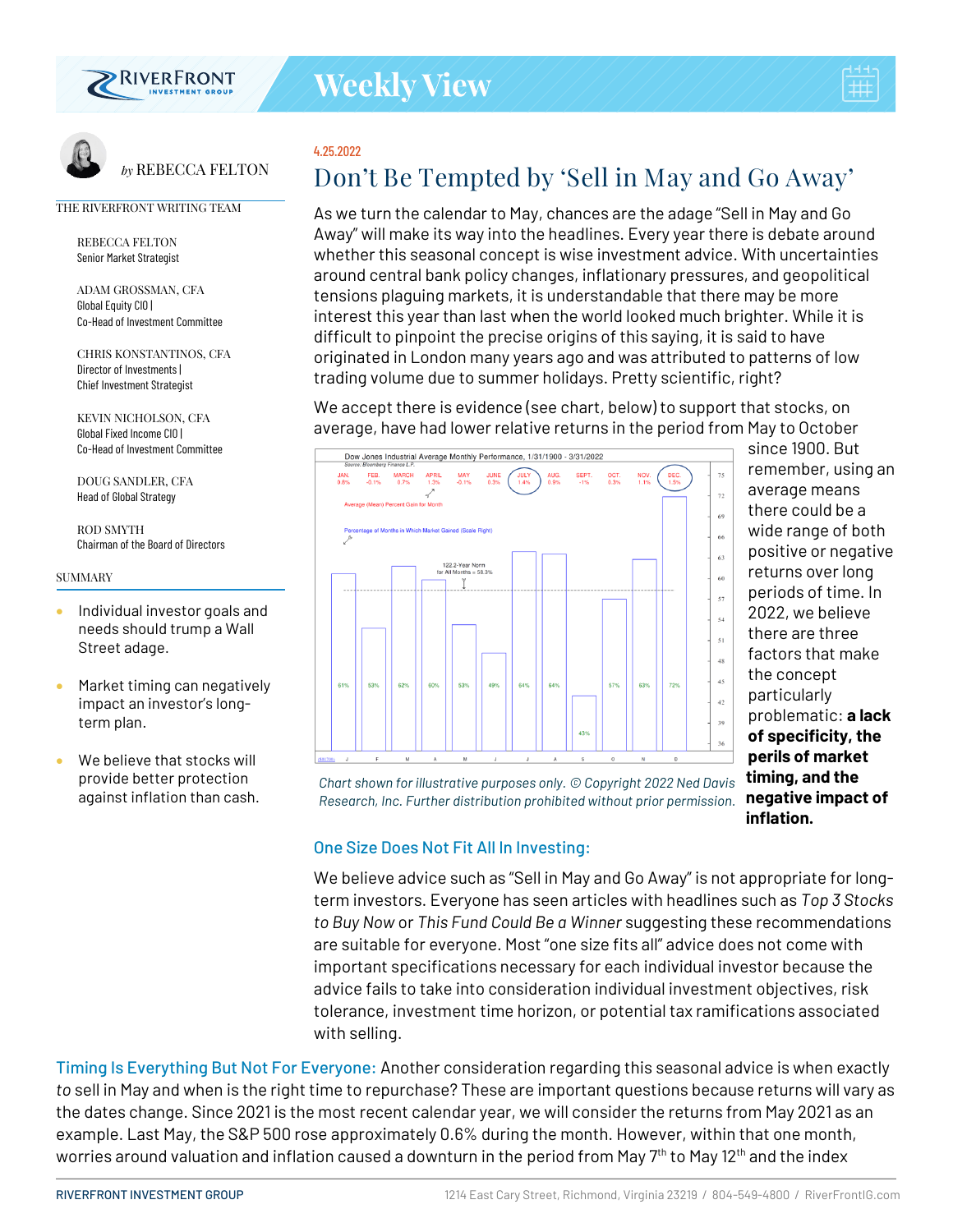declined approximately 4%. With no specific guidance as to timing, an investor choosing to exit the market at the beginning of May would have experienced different results than one who waited to sell later during the month. The lack of specificity with the adage is compounded by the fact that there is no advice given as to when to *return* from being 'away'. Our example is not meant to dispel the data; it is intended to caution that market timing can result in meaningfully different outcomes and leave investors frustrated.

## Inflationary Pressures In 2022 Will Erode The Value Of Cash:

The advice to sell in May does not suggest what investors should do with the proceeds, but a natural assumption is that the money will remain in cash because it is "safe" relative to equity markets. If an investor holds cash for a



*Source: Refinitiv Data Stream/RiverFront. Chart shown for illustrative purposes only.*

# "Sell in May and Go Away" is No Substitute for Process:

Unfortunately, in 2022, inflation (as measured by the Consumer Price Index) is rising at 8.5% annually, a level not seen in 40 years, which leaves an investor's cash holdings vulnerable to eroding worth over time. In the digital age, we are able to see the value of cash in our accounts holding steady every day, but we cannot see how our purchasing power erodes the longer we hold it. While no one knows how long the inflationary pressures will last nor how high inflation will go, the speed and magnitude of the Federal Reserve's hawkish pivot suggests to us that it will persist throughout the rest of 2022 or longer. We believe that remaining invested in equities can help investors navigate through inflationary periods better than cash given the potential for upside appreciation.

significant length of time, then the inflation environment becomes increasingly important.

At RiverFront, changes to our portfolio allocations are made based on our investment process, not by following an investment adage. In practical terms, this means that every month should be evaluated on its merits. As the facts

on the ground change, our views change, and our positioning is reevaluated.

Since the beginning of 2022, we have maintained our belief that markets will remain volatile throughout this year. Our strategies are positioned to reflect our constructive view on full year US economic fundamentals which means we have a full allocation to equities and only slightly elevated levels of cash in our balanced strategies. Given ongoing issues surrounding inflation and interest rate policy at the Fed – two of the key market drivers highlighted recently [\(April 2022 Chart Pack Summary\)](https://www.riverfrontig.com/insights/april-2022-chart-pack-summary/), our risk management processes are on alert; this is particularly relevant for our shorter-time horizon, lower-risk tolerance portfolios.



In terms of the message of markets themselves, the S&P 500's primary trend, as defined by the 200-day moving average (the red dotted line in the chart, right) is still positive but flattening. We have been impressed that *Source: Refinitiv Data Stream/RiverFront. Data daily as of 4/25/2022. Chart shown for illustrative purposes only.*